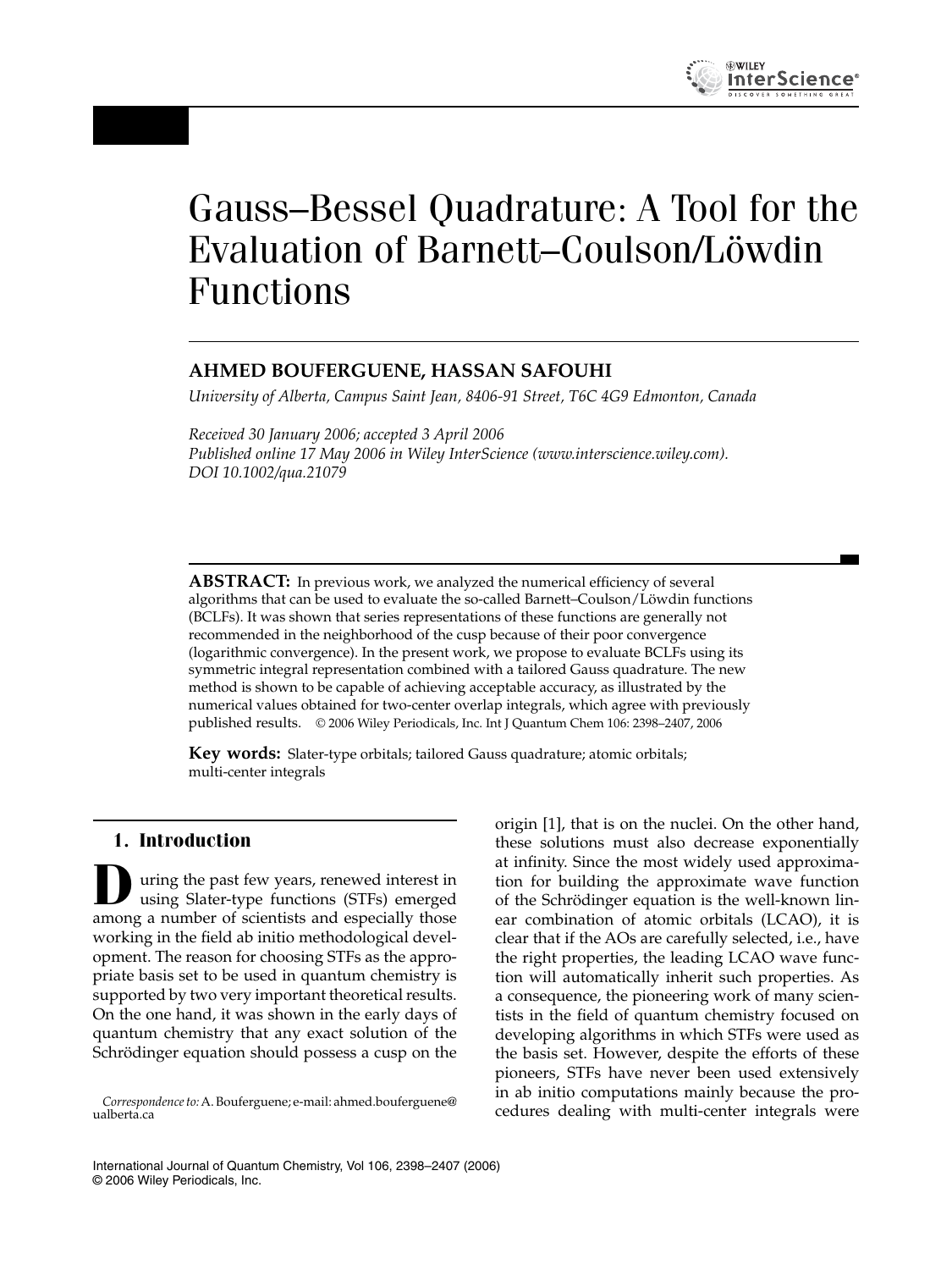very inefficient. Of course, the Alchemy program attributable to Yoshimine et al. [2] provides proof of the concept that, at least in the case of linear systems, an efficient computer program using STFs can be developed. The Alchemy case and the challenge of solving a long-standing problem have continuously fueled the battle against multi-center integrals over STFs.

Over the past decades, several methods were proposed to tackle the difficult problem of evaluating multi-center integrals over STFs. These methods can be grouped into three major classes:

1. *Addition theorem-based methods*: In this class, we basically find the methods in which the STFs are expanded into infinite series in order to separate the electron coordinates from the molecular parameters, i.e., geometrical quantities. On closer inspection of the mathematical structure of the methods found in this class, we can distinguish two subclasses. The two-range addition theorem, which according to Weniger [3, 4] is a rearrangement of a three-dimensional (3D) Taylor expansion, provides a series expansion of a given function in terms of spherical harmonics (also known as multipole expansion). Formally, this can be written as

$$
\Phi(\mathbf{r} - \mathbf{a}) = \sum_{\lambda=0}^{+\infty} \mathcal{F}_{\lambda}(\rho_{<\ell}, \rho_{>}) P_{\lambda} \left(\frac{\mathbf{a} \cdot \mathbf{r}}{ar}\right)
$$

$$
= \sum_{\lambda=0}^{+\infty} \mathcal{F}_{\lambda}(\rho_{<\ell}, \rho_{>}) \sum_{m=-\lambda}^{\lambda} \left[ Y_{\lambda}^{m} \right]^* (\theta_{\mathbf{a}}, \phi_{\mathbf{a}}) Y_{\lambda}^{m} (\theta_{\mathbf{r}}, \phi_{\mathbf{r}}), \tag{1}
$$

where  $\rho_{\le}$  = min(*a*,*r*) and  $\rho_{\ge}$  = max(*a*,*r*), while  $P_{\lambda}(z)$  stands for the Legendre polynomial of degree  $\lambda$ . As for  $Y_{\lambda}^{m}(\theta, \phi)$ , it represents the spherical harmonic of degree  $\lambda$  and order *m*. The function  $\mathcal{F}_{\lambda}(\rho_{<}, \rho_{>})$  being nonsymmetrical with respect to its arguments  $\rho_{\leq}$ and  $\rho_{\geq}$ , it is clear that the above expansion has two different closed analytical expressions, depending on whether  $r < a$  or  $r > a$ .

Regarding the second subclass of addition theorem-based methods, they are known as one-range expansions since the right-hand side of Eq. (1) is expanded in terms of a complete set of functions. Formally, this is usually expressed as

$$
\Phi_{n,l}^m(\mathbf{r}-\mathbf{a}) = \sum_{n',l',m'} C_{n',l'}^{m'}(\mathbf{a}) \Psi_{n',l'}^{m'}(\mathbf{r}) \qquad \text{with}
$$

$$
C_{n',l'}^{m'}(\mathbf{a}) = \left\langle \Psi_{n',l'}^{m'}(\mathbf{r}) \middle| \Phi_{n,l}^m(\mathbf{r}-\mathbf{a}) \right\rangle_{\mathbf{r}} \qquad (2)
$$

where the expansion coefficients depend only on the geometrical parameter **a**. In the context of multi-center integrals over STFs, this approach has been used mainly by Filter and Steinborn [5] and by Guseinov [6–10].

2. *Integral transform-based methods*: Two integral transforms were examined for the purpose of multi-center integrals over STFs: the Fourier integral transform (FIT) and the Gaussian integral transform (GIT). It is of interest to point out the mathematical similarity of the expressions of multi-center integrals as obtained in both approaches. Indeed, in both cases, multicenter integrals end up being represented by a multiple integral of the form:

$$
\mathcal{I} = \int_{u=0}^{1} du f(u) \int_{v=0}^{1} dv g(u) \dots
$$

$$
\int_{z=0}^{+\infty} \mathcal{G}(u, v, \dots, z) dz. \quad (3)
$$

Proposed by Bonham et al. [11], the FIT was later thoroughly investigated by Steinborn's group [12–18], and this led to the definition of a new class of exponentially decreasing functions known as the **B** functions. More recently, using Sidi's *D* [19, 20] as a starting point, Safouhi [21, 22] was able to develop specialized algorithms used to evaluate efficiently the semi-infinite integral occurring in the expressions of multi-center integrals as obtained in the framework of the FIT. The GIT, which can also be regarded as a Laplace transform of an appropriately chosen function, was originally developed by Shavitt and Karplus [23–26]. The approach was used in the past few years by Rico et al. [27] to develop series expansions for multi-center integrals in terms of Gaussiantype functions (GTFs). A series of Fortran routines were published by the authors for benchmarking purposes [28]. More recently, we have proposed to evaluate the semi-infinite integral in (3) as it occurs in the framework of the GIT by means of a tailored Gauss quadrature [29] known as Gauss–Bessel. According to our preliminary results, it appears that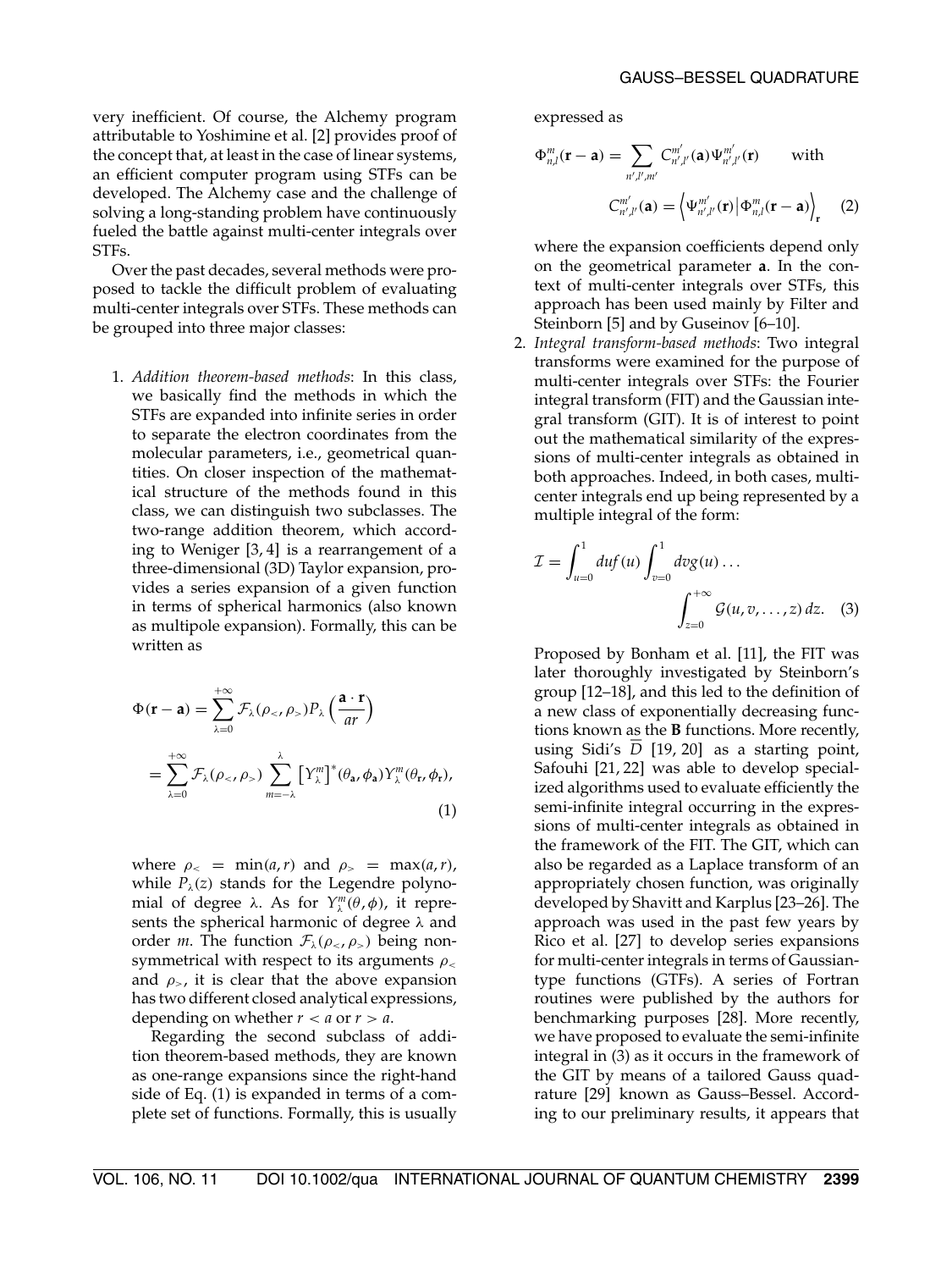Gauss–Bessel quadrature used in connection with the GIT permits accurate evaluation of multi-center integrals over STFs. However, the method needs to be examined from an efficiency perspective before attempting to use it within an operational system.

3. *Hybrid methods*: In recent work, Rico et al. [30] proposed to combine GTFs and STFs within an operational system. Indeed, for some multicenter integrals, STFs were used because it was possible to develop efficient numerical procedures. However, in some other cases, including the notorious four-center two-electron integrals, the authors switch to very extended GTF basis sets in order to approximate the integral under consideration.

In the present work, we reexamine the evaluation of the Barnett–Coulson/Löwdin function (BCLF). In previous work [31], it was found that near the cusp, the convergence of the series representations of BCLFs deteriorates drastically, finally ending up as logarithmic on the cusp. In these cases, i.e., near and on the cusp, even the application of a convergence accelerating procedure (Levin *u* transformation [32]) was unable to achieve the required accuracy when operating on a small number of partial sums  $(\leq 70)$ . To solve this problem, we proposed to evaluate BCLFs by means of a suitable integral representation to which a combination of Gauss quadratures is applied. However, in practice the procedure was not very efficient, since high-order quadratures (as high as 80) were necessary to achieve an acceptable accuracy. In this work, we show that BCLFs can be evaluated efficiently by means of a recently developed Gauss–Bessel quadrature [29]. Compared with classical Gauss quadratures, the present method appears to be more efficient, since the weight function captures an aspect of the integrand, i.e., a moving sharp peak, which is hard to approximate accurately by a polynomial function.

## **2. Mathematical Preliminaries**

An STF centered on some point defined by a location vector **a**, is defined as

$$
\chi_{n,l}^{m}(\alpha, \mathbf{r} - \mathbf{a}) = \mathcal{N}_n(\alpha) \|\mathbf{r} - \mathbf{a}\|^{n-l-1}
$$
  
× exp $(-\alpha \|\mathbf{r} - \mathbf{a}\|)\mathcal{Y}_l^m(\mathbf{r} - \mathbf{a})$  with  

$$
\mathcal{N}_n(\alpha) = \frac{(2\alpha)^{n+1/2}}{\sqrt{(2n)!}}, \quad (4)
$$

where  $\mathcal{Y}_l^m(\mathbf{r}) = ||\mathbf{r}||^l Y_l^m(\theta_\mathbf{r}, \varphi_\mathbf{r})$  is the solid spherical harmonic of degree *l* and order *m*. The two-range addition theorem of STF is usually derived from the Gegenbauer addition theorem given in [33 (p. 107)]. Thus, differentiation with respect to the screening parameter α yields

$$
\|\mathbf{r} - \mathbf{a}\|^{n-l-1} \exp(-\alpha \|\mathbf{r} - \mathbf{a}\|)
$$
  
\n
$$
= \frac{1}{ar} \sum_{\lambda=0}^{+\infty} (2\lambda + 1) \mathcal{A}_{\lambda+1/2}^{n-l} (\alpha, a, r) P_{\lambda} \left(\frac{\mathbf{a} \cdot \mathbf{r}}{ar}\right) \text{ with}
$$
  
\n
$$
\begin{cases} n = 0, 1, ... \\ 0 \le l \le n - 1, \end{cases}
$$
 (5)

where the terms  $A_{\lambda+1/2}^n(\alpha, a, r)$  are known as the BCLFs. These functions are usually defined recursively as

$$
\begin{cases}\n\mathcal{A}^0_{\lambda+1/2}(\alpha, a, r) = \mathbf{I}_{\lambda+1/2}(\alpha \rho_<) \mathbf{K}_{\lambda+1/2}(\alpha \rho_>) \\
\mathcal{A}^n_{\lambda+1/2}(\alpha, a, r) = -(\partial/\partial \alpha) \mathcal{A}^{n-1}_{\lambda+1/2}(\alpha, a, r),\n\end{cases} (6)
$$

where the  $I_{\lambda+1/2}(z)$  and  $K_{\lambda+1/2}(z)$  represent the modified Bessel functions of the first and second kind (see Ref. [34], p. 79).

#### **2.1. NUMERICAL EVALUATION OF BCLFs**

In previous work [31], two different representations were compared for the purpose of evaluating numerical values of BCLFs:

Series expansions in terms of modified Bessel functions  $\mathbf{K}_{n+1/2}(\alpha \sqrt{a^2 + r^2})$  (or, alternatively, **K**<sub>*n*+1/2</sub>[ $\alpha$ ( $a + r$ )]): After analysis, it was found that the convergence of both series deteriorates as *r* gets closer to *a*, finally becoming logarithmic on the cusp  $(r = a)$ . In such a case, it was shown through several examples that even when convergence accelerators are used, the numerical procedures are still inefficient, since a fairly large number of partial sums need to be computed to ensure adequate convergence.

Integral representation of the form:

$$
\mathcal{A}_{\lambda+1/2}^{n}(\alpha, a, r) = \frac{1}{2} \int_{0}^{+\infty} \sqrt{u^{n}} H_{n}(\alpha \sqrt{u}) I_{\lambda+1/2}
$$

$$
[(ar)/(2u)] \exp[-\alpha^{2}u - (a^{2} + r^{2})/(4u)] \frac{du}{u},
$$

$$
(7)
$$

where  $H_n(z)$  stands for the Hermite polynomial of order *n*. After numerical experimentation, it was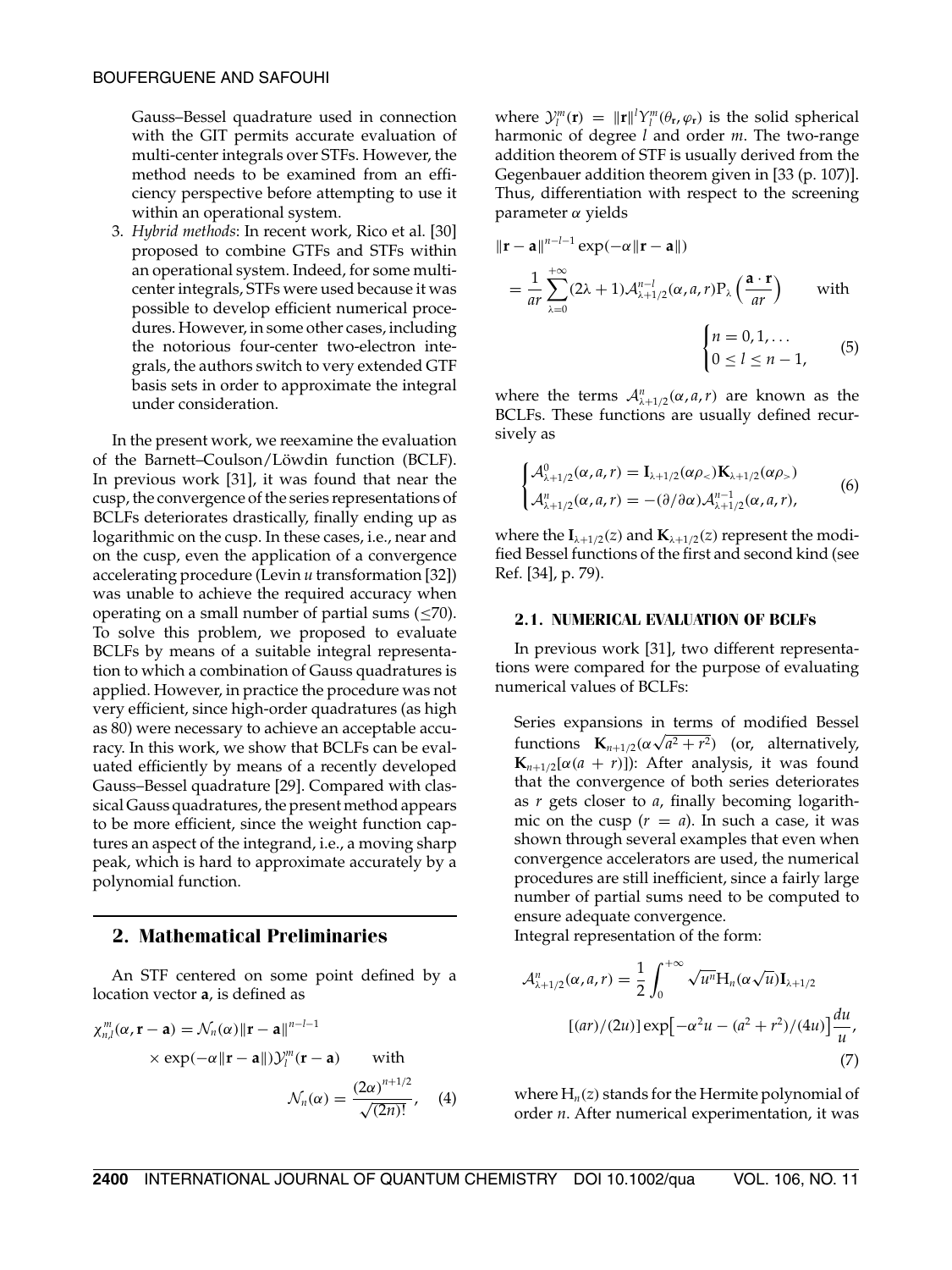found that an appropriate combination of Gauss– Legendre and Gauss–Laguerre quadratures not only permits accurate computation of BCLFs but, more importantly, does not affect the complexity of the algorithm, i.e., the number of elementary operations involved during the computational process.

In this study, we present a new procedure that could be used to evaluate BCLFs by means of a tailored Gauss quadrature, which will be referred to as the generalized Gauss–Bessel quadrature, constructed using the following weight function:

$$
W(\alpha, a, r; s|u) = u^{(s+1/2)-1} \exp\left[-\alpha^2 u - |a - r|^2/(4u)\right]
$$
  
with  $s \in \mathbb{N}$ . (8)

Using the above weight function (which will be shown later to satisfy the conditions that make it an admissible weight over  $[0, \infty)$ , it is clear that according to the theory of Gauss quadratures, integrals of the form

$$
\int_0^{+\infty} p_n(z) \mathcal{W}(\alpha, a, r; s|z) dz,
$$
 (9)

where  $p_n(z)$  is a polynomial function, will be evaluated exactly by means of a Gauss–Bessel quadrature of order  $\lfloor (n + 1)/2 \rfloor$  or higher. Here the symbol  $\lfloor x \rfloor$ stands for the integral part of *x*. At this point, it is of interest to examine the integrand of Eq. (7) to gain more insight into our expectations insofar as exact evaluation by means of Gauss–Bessel quadrature is concerned. The form of the weight function in (8) was chosen in such a way as to have the corresponding orthogonal polynomials used to interpolate the following function:

$$
\mathcal{F}(u) = \underbrace{\sqrt{\left(\frac{ar}{2}z\right)^n} H_n\left(\alpha\sqrt{(ar)/2}\sqrt{z}\right)}_{\text{Term I}} \times \underbrace{\frac{1}{\sqrt{z}} \exp(-1/z) I_{\lambda+1/2}(1/z)}_{\text{Term II}}.
$$
 (10)

In the above equation, the term labeled I can easily be shown to be a polynomial of order *n*. Indeed, replacing the Hermite polynomial with its closed analytical form as given in Ref. [33] (p. 250), followed by some algebra yields

Term I = 
$$
n! \sum_{p=0}^{\lfloor n/2 \rfloor} \frac{(-1)^p}{p!(n-2p)!} \frac{(\alpha a r)^{n-p}}{(2\alpha)^p} z^{n-p}.
$$
 (11)

As for the second term, its finite representation can also be easily obtained by substituting for the modified Bessel function its closed analytical form as given in Ref. [34] (p. 80). This yields

Term II = 
$$
\frac{1}{\sqrt{2\pi}} \left\{ \sum_{p=0}^{\lambda} \frac{(-1)^p (\lambda + p)!}{p! (\lambda - p)! 2^p} z^p - (-1)^{\lambda} \exp(-2/z) \sum_{p=0}^{\lambda} \frac{(\lambda + p)!}{p! (\lambda - p)! 2^p} z^p \right\}.
$$
 (12)

Combining the above expansion with the definition of the term labeled I given in Eq. (11) yields an expression of the form  $P_m(z) + \exp(-2/z)Q_m(z)$ . Clearly, the first part of such a formula is a polynomial, which should not pose any problem when integrated by means of the generalized Gauss–Bessel quadrature. As for the second part, the application of the quadrature of interest can only provide an approximate value. More precisely, the occurrence of the exponential exp(−2/*z*) in the second part of the definition of term II prevents it from being evaluated exactly. In other words, the success of the Gauss–Bessel quadrature for the purpose of evaluating BCLFs depends mainly on how accurate the term exp(−2/*z*)*Qm*(*z*) can be interpolated by the orthogonal polynomials corresponding to the weight given in Eq. (8).

#### **2.1.1. Evaluation Using Generalized Gauss–Bessel Quadrature**

According to Davis and Rabinowitz (Ref. [35] p. 21), a function *W*(*z*) can be considered an admissible weight function over the semi-infinite range  $[0, \infty)$ , if it satisfies the following conditions:

$$
\mathbf{C}_1: W(z) \ge 0 \ \forall z \in [0, \infty), \qquad \mathbf{C}_2: \int_0^{+\infty} W(z) \, dz > 0,
$$
\n
$$
\mathbf{C}_3: \underbrace{\int_0^{+\infty} z^n W(z) \, dz}_{n\text{th-order moment}} < \infty. \tag{13}
$$

Using the function given in Eq. (8), it is clear that the first condition of the above equation holds. The second condition follows immediately, since the weight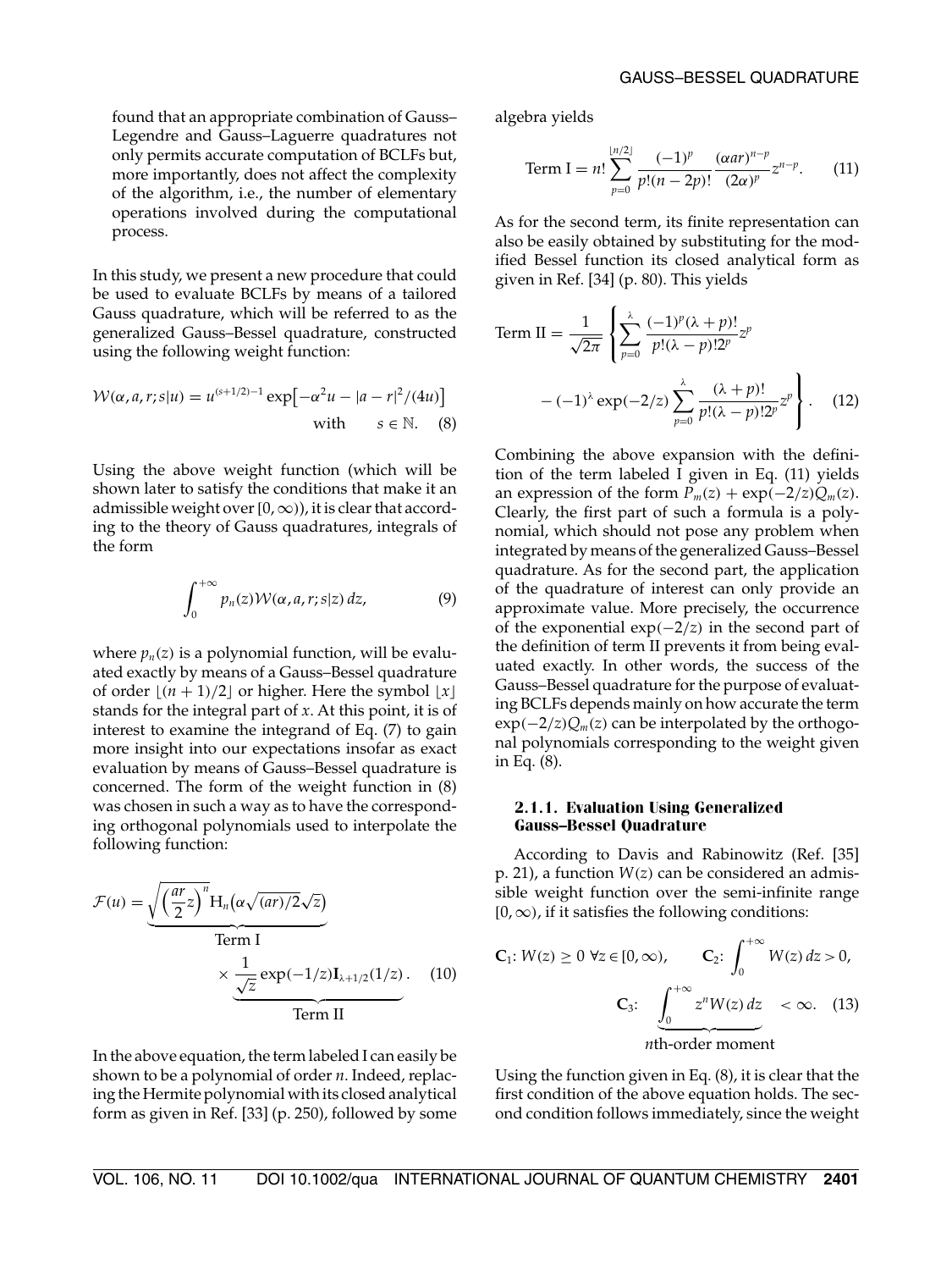#### BOUFERGUENE AND SAFOUHI

function of interest is positive over the semi-infinite range  $[0, +\infty)$ . Regarding the third condition, which requires the moments to be finite, this can easily be shown to hold, since according to Ref. [36] (p. 363), we can write

$$
\mathcal{M}_n^r = \int_0^{+\infty} u^{(r+1/2)+n-1} \exp\left[-\sigma/u - \tau u\right] du
$$
  
=  $2\sqrt{(\sigma/\tau)^{(r+n+1/2)}} \mathbf{K}_{r+n+1/2}(\sqrt{\sigma \tau})$  with  

$$
\begin{cases} \Re(\sigma) > 0 \\ \Re(\tau) > 0 \end{cases}
$$
 (14)

where  $r, n \in \mathbb{N}$ . The conditions imposed on the parameters  $\sigma$  and  $\tau$  always hold in practice, since the values of *r* are usually the roots of a suitably chosen classical Gauss quadrature. As a result, both parameters  $\sigma = (\alpha^2 ar)/2$  and  $\tau = |a - r|^2/(2ar)$  are strictly positive as required by the result in (14). Let us point out that the evaluation of the above moment can be made more efficient by using the 3-term recurrence relation satisfied by the modified Bessel function of the second kind (Ref. [34], p. 79). This yields

$$
\mathcal{M}_{n+1}^r = \frac{\sigma}{\tau} \mathcal{M}_{n-1}^r + \frac{n+r+1/2}{\tau} \mathcal{M}_n^r. \tag{15}
$$

Before moving on to our next paragraph, it is of interest to note that one may argue that a weight function of the form,

$$
W'(\alpha, a, r) = I_{\lambda+1/2}[(ar)/(2u)]
$$
  
 
$$
\times \exp[-\alpha^2 u - (a^2 + r^2)/(4u)] \quad (16)
$$

would be a better choice, since the remaining terms in the integrand of Eq. (7) may be written as a polynomial function (11), allowing BCLFs to be evaluated exactly. In fact, proceeding this way is not suitable for two main reasons. First, if the weight in Eq. (16) were used, the roots and weights of the quadrature would have to be evaluated for each value of  $\lambda$ . This would be very penalizing from a computational cost point of view. Second, severe numerical instabilities are to be expected during the computation of the moments. Indeed, if these are evaluated by means of their closed analytical form, easily obtainable by substituting for the modified Bessel function its closed expression, the leading formula can be written after

rearranging the terms as follow,

$$
\mathcal{M}'_{n,\lambda} = \frac{1}{(2\alpha^2)^n \sqrt{\alpha^2 ar}}
$$
\n
$$
\times \left\{ \sum_{p=0}^{n+\lambda} \left\{ \sum_{q=\max(0,p-n)}^{\lambda} \frac{(-)^q (\lambda+q)![2(n+q)-p]!}{q!(\lambda-q)!p!(q+n-p)!} \frac{1}{(2\alpha^2 ar)^q} \right\} \right\}
$$
\n
$$
\times (\alpha |a-r|)^p \exp[-(\alpha/2)|a-r|]
$$
\n
$$
-(-)^{\lambda} \sum_{p=0}^{n+\lambda} \left\{ \sum_{q=\max(0,p-n)}^{\lambda} \frac{(\lambda+q)![2(n+q)-p]!}{q!(\lambda-q)!p!(q+n-p)!} \frac{1}{(2\alpha^2 ar)^q} \right\}
$$
\n
$$
\times (\alpha |a+r|)^p \exp[-(\alpha/2)|a+r|]
$$
\n(17)

Examination of the above formula clearly shows that the coefficients generated within the summation over *q* grow dramatically for increasing values of λ and *n*. The problem met when using the above representation is similar to that encountered by Jones and Weatherford in their **C**-matrix representation of the addition theorem of STOs [37]. The numerical instabilities of the **C**-matrix formulation were investigated in Ref. [38]. The only apparent advantage of Eq. (17) and the **C**-matrix approach is their suitability for symbolic computation since the coefficients are either integers or rationals. Of course, relying on some series expansion would bring back the convergence problems described in Ref. [31], which are precisely what we are trying to avoid.

#### **2.2. SETTING UP THE GAUSS–BESSEL QUADRATURE**

It is well known that the purpose of Gauss quadratures is to allow convergent definite or improper integrals to be evaluated numerically by letting such quantities be expressed as a weighted average of the form

$$
\int_{a}^{b} f(x)w(x) dx = \sum_{k=1}^{n_G} w_k f(x_k),
$$
 (18)

where  $w_k$  and  $x_k$  are the so-called weights and roots corresponding to the Gauss quadrature currently in use, and  $n<sub>G</sub>$  is its order. Because the values of the weights  $w_k$  and roots  $x_k$  are at the heart of any Gauss quadrature, it is very important to have a procedure that allows their efficient calculation. In the context of the Gauss–Bessel approach, the orthogonal polynomials are not known analytically;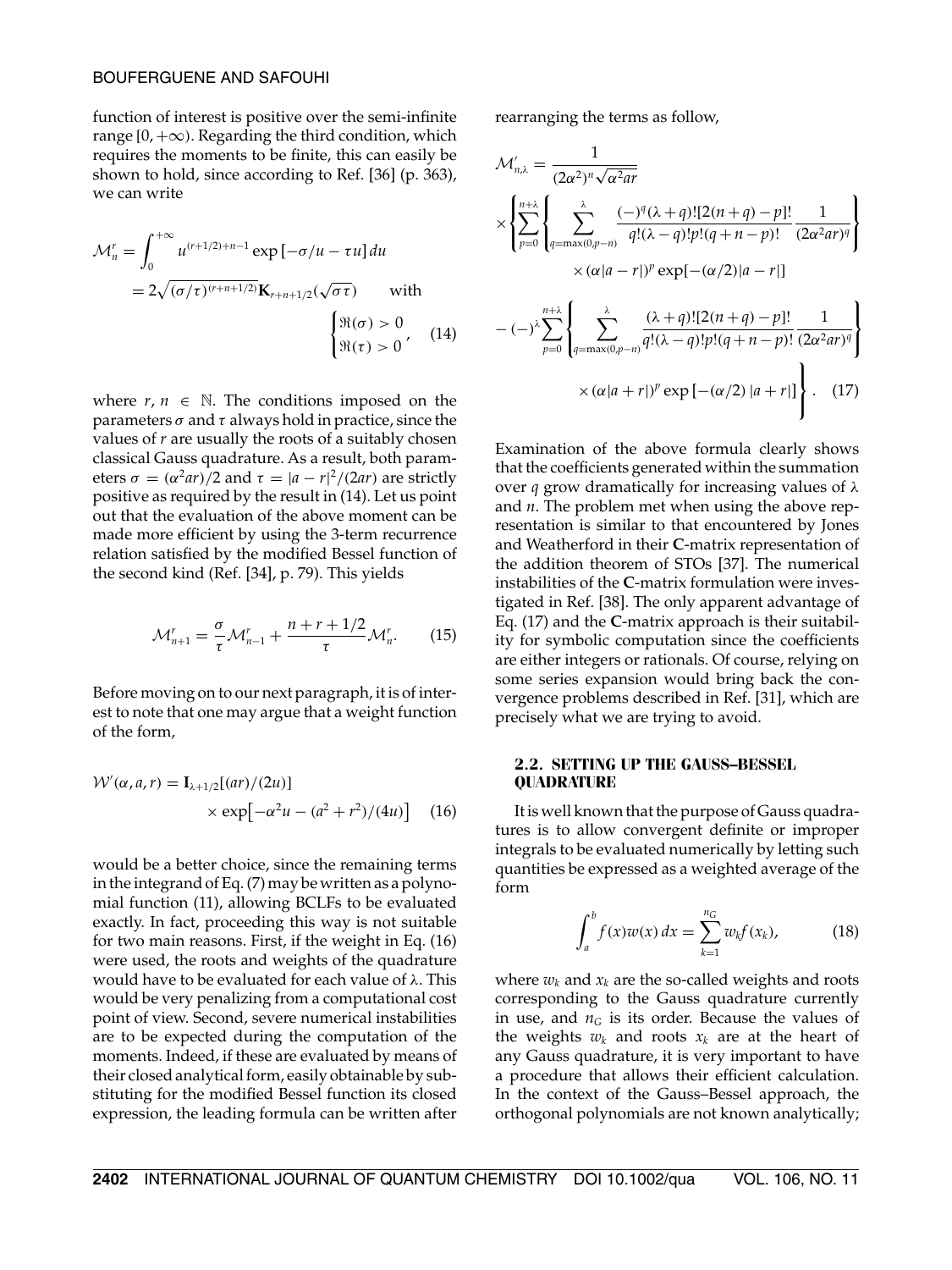i.e., their coefficients are not explicitly defined. As a consequence, to generate the weights and roots needed for our calculations, we use a numerical approach in combination with some fundamental results on orthogonal polynomials. Practically, the process is carried out as a two-step task. First, the orthogonal polynomials up to a predefined order are generated, usually by means of the socall Gram–Schmidt orthogonalization algorithm. In the theory of orthogonal polynomials, it was shown that such mathematical constructs satisfy a 3-term recurrence relationship as stated in the following theorem [39 (theorem 1.29)]:

**Theorem 2.1.** Let  $\pi_k(t)$ ,  $k = 0, 1, 2, \ldots$ , be the orthogonal polynomials with respect to the measure *d*λ. Then,

$$
\pi_{k+1}(t) = (t - \alpha_k)\pi_k(t) - \beta_k \pi_{k-1}(t), \qquad k = 0, 1, 2, ...
$$
  

$$
\pi_{-1}(t) = 0, \qquad \text{and} \qquad \pi_0(t) = 1. \tag{19}
$$

To generate the coefficients  $\alpha_k$  and  $\beta_k$  we use the Gram–Schmidt procedure allowing one to write the following for the unnormalized orthogonal polynomials (monic polynomials):

$$
\alpha_k = \frac{\langle t\pi_k(t), \pi(t)\rangle}{\langle \pi_k(t), \pi_k(t)\rangle} \quad \text{and} \quad \beta_k = \frac{\langle \chi\pi_k(t), \pi_{k-1}(t)\rangle}{\langle \pi_{k-1}(t), \pi_{k-1}(t)\rangle}
$$
\n(20)

where the symbol  $\langle \cdot, \cdot \rangle$  stands for the inner product with respect to an appropriate measure. After obtaining the coefficients  $\{(\alpha_p, \beta_p)\}_{p=0,1,\dots}$ , the second step required for the setup of the Gauss–Bessel quadrature is the computation of the corresponding nodes and roots. Numerous routes can be used to complete such a task but, from a practical point of view, the most effective is probably that relying on the diagonalization of the Jacobi tridiagonal matrix,

 $J_n(\mathcal{W})$ 

$$
= \begin{bmatrix} \alpha_0 & \sqrt{\beta_1} & & & & 0\\ \sqrt{\beta_1} & \alpha_1 & \sqrt{\beta_2} & & & &\\ 0 & \sqrt{\beta_2} & \alpha_2 & \sqrt{\beta_3} & & &\\ 0 & 0 & \sqrt{\beta_3} & \alpha_3 & \sqrt{\beta_4} & & &\\ & & \ddots & \ddots & \ddots & \ddots & \ddots &\\ & & & & \ddots & \ddots & \ddots & \sqrt{\beta_{n-1}}\\ 0 & & & & & & \sqrt{\beta_{n-1}} & \alpha_n \end{bmatrix}
$$
(21)

It turns out that the eigenvalues of the above defined matrix are in fact the nodes of the Gauss quadrature (for which the orthogonal polynomials satisfy Eq. (20) (cf. Ref. [39]). As regards the weights they are proportional to the first component  $v_{k,1}$  of the  $k$ th normalized eigenvector,

$$
w_k = \beta_0 v_{k,1}^2 \qquad k = 1, 2, \dots n. \tag{22}
$$

## **3. Numerical Analysis and Applications**

As mentioned briefly in Section 2.1.1, the evaluation of BCLFs can be quite cumbersome since the corresponding closed analytical form are numerically unstable while their series representation can be very slowly convergent. In fact, in previous work [31], it was shown that infinite expansions of BCLFs in terms of Bessel functions  $K_{n+1/2}(\zeta \sqrt{a^2 + r^2})$ and  $K_{n+1/2}(\zeta\sqrt{|a-r|})$  become logarithmically convergent in the neighborhood of the cusp. Obviously, this makes the numerical procedure based on such expansions time consuming which hinders their use for practical purposes. An alternative to the series representation is to use a suitable numerical integration techniques which in the present case is the Gauss–Bessel.

In practice, it is important to point out that when the order  $\lambda$  of the modified Bessel function occurring in the integrand of (7) is small, the closed analytical form of BCLFs, or equivalently their **C** matrix representation, is numerically stable. In this context, there is little argument in favoring the Gauss–Bessel quadrature method over the closed form. Based on the above remarks, we have generated a 3-D figure, which was afterward projected on the XYplane (cf. Fig. 1). In the projected figure, dark areas correspond to combinations of λ and *r* that make the closed analytical form of BCLF numerically unstable. Clearly, Figure 1 shows that the most unfavorable situation correspond to small values of *r*, in which case the closed form breaks down for relatively small values of  $\lambda$  (∼5). At the root of this problem we find the expression of the closed form of BCLFs, represented as a difference of two large positive numbers that happen to be very close in magnitude.

As *r* increases, a numerically stable region, i.e., with  $\geq$ 10 exact figures, appears and clearly visible in the neighborhood of the lower right corner of Figure 1(a) and beyond the cusp shown as Figure 1(b). This stability holds for values of  $\lambda$  ranging from 0 to 8. One particular feature of the region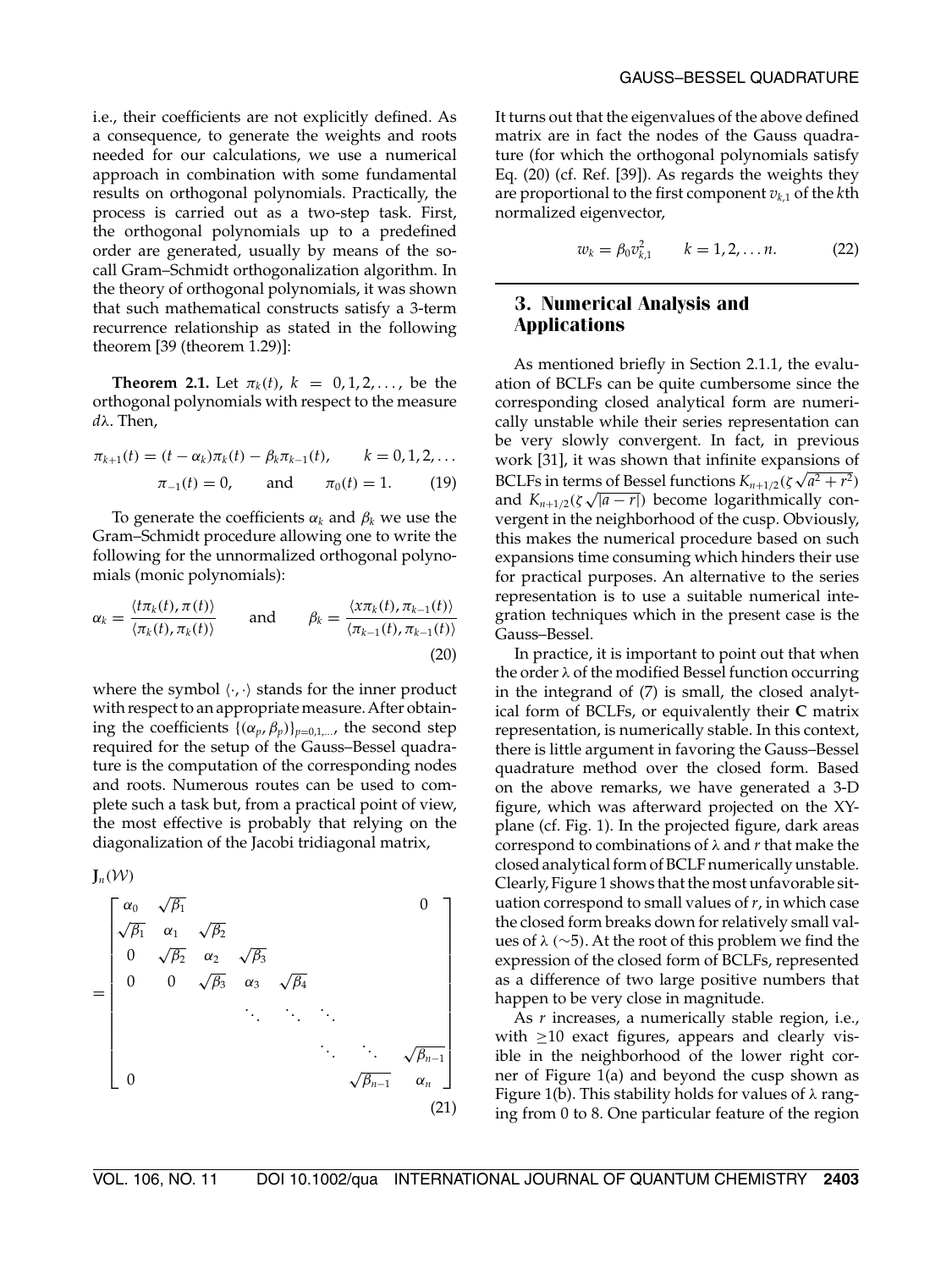

**FIGURE 1.** Number of exact figures in the closed analytical form of BCLFs as a function of  $\lambda$  and r. The figure was obtained using the parameters  $\zeta = 1.5$ ,  $a = 3.0$  and  $1.002197 \le r \le 8.991792$ .

below the cusp [Fig. 1(a)] is the visible linear trend, which suggests the existence of an empirical relationship of the form  $\lambda = ar + b$  that defines a line below which it may be numerically safe to use the closed form of BCLFs. Outside this area (which includes areas in which  $\lambda$  is large), it is necessary to rely on another numerically stable scheme albeit approximate. One such schemes is the Gauss–Bessel approach as described in Section 2.1, which uses only one weight function (8) to compute an approximation of BCLFs. To assess the quality of the present algorithm as applied in the context of multi-center integrals, we address the case of overlap integrals. It must be pointed out that overlap integrals, which may be considered as a classroom example, were essentially chosen because of the simplicity of the corresponding computer code. Thus, starting from the most general form of such integrals, which can be written as

$$
\mathcal{S}_{n_1,l_1,m_1}^{n_2,l_2,m_2}(\zeta_1,\zeta_2,\mathbf{a})=\left\langle \chi_{n_1,l_1}^{m_1}(\zeta_1,\mathbf{r})\left|\chi_{n_2,l_2}^{m_2}(\zeta_1,\mathbf{r}-\mathbf{a})\right\rangle,\right.\tag{23}
$$

we can derive a working formula for overlap integrals in the context of the one-center two-range expansion by combining the result in Eq. (5) with the addition theorem of solid spherical harmonics [40]:

$$
\mathcal{Y}_l^m(\mathbf{r} + \mathbf{a}) = 4\pi (2l + 1)!!
$$
  
\$\times \sum\_{l'=0}^{l} \sum\_{m'=-l'}^{l'} \frac{\langle lm|l'm'|l - l'm - m'\rangle}{(2l' + 1)!![2(l - l') + 1]!!} \mathcal{Y}\_{l'}^{m'}(\mathbf{r}) \mathcal{Y}\_{l-l'}^{m-m'}(\mathbf{a})\$ (24)

In addition, to simplify the final result, we also make use of the following expansion:

$$
P_l\left(\frac{\mathbf{a}\cdot\mathbf{r}}{ar}\right) = 4\pi \sum_{m=-l}^{l} \left[\mathcal{Y}_l^m(\mathbf{a}/a)\right]^* \mathcal{Y}_l^m(\mathbf{r}/r). \tag{25}
$$

Based on the above results, we are now in a position to derive a working formula for overlap integrals over STFs in the framework of the single center tworange addition theorem,

$$
S_{n_1,l_1,m_1}^{n_2,l_2,m_2}(\zeta_1,\zeta_2,\mathbf{a}) = \left\langle \chi_{n_1,l_1}^{m_1}(\zeta_1,\mathbf{r}) \middle| \chi_{n_2,l_2}^{m_2}(\zeta_1,\mathbf{r}-\mathbf{a}) \right\rangle
$$
  
\n
$$
= \mathcal{N}_1(\zeta_1)\mathcal{N}_2(\zeta_2)(4\pi)^2(2l_2+1)!!
$$
  
\n
$$
\times \sum_{l'_2=0}^{l'_2} \sum_{m'_2=-l'_2}^{l'_2} \frac{\langle l_2m_2|l'_2m'_2|l_2-l'_2m_2-m'_2 \rangle}{(2l'_2+1)!![2(l_2-l'_2)+1]!!} \mathcal{Y}_{l_2-l'_2}^{m_2-m'_2}(-\mathbf{a})
$$
  
\n
$$
\times \sum_{\lambda=ll_1-l'_2}^{l_2+l'_2} (2\lambda+1) \langle l_1m_1|\lambda m_1-m'_2|l'_2m'_2 \rangle
$$
  
\n
$$
\times \left\langle r^{n_1-1} \exp(-\zeta_1 r) \middle| r'^2 \frac{\mathcal{A}_{\lambda+1/2}^{n_2-l_2}(\zeta_2,a,r)}{\sqrt{ar}} \right\rangle. \quad (26)
$$

For practical purposes, the Gaunt coefficients occurring in the above expression are evaluated using the code developed by Weniger and Steinborn [41]. As for the radial integral, it was found after inspecting several BCLFs cf. Fig. 2, that such functions reach their maximum on the cusp, suggesting the use of a Gauss–Legendre quadrature centered on that very point and covering the interval  $[a - w_a, a + w_a]$ . For the case considered in this work, we have empirically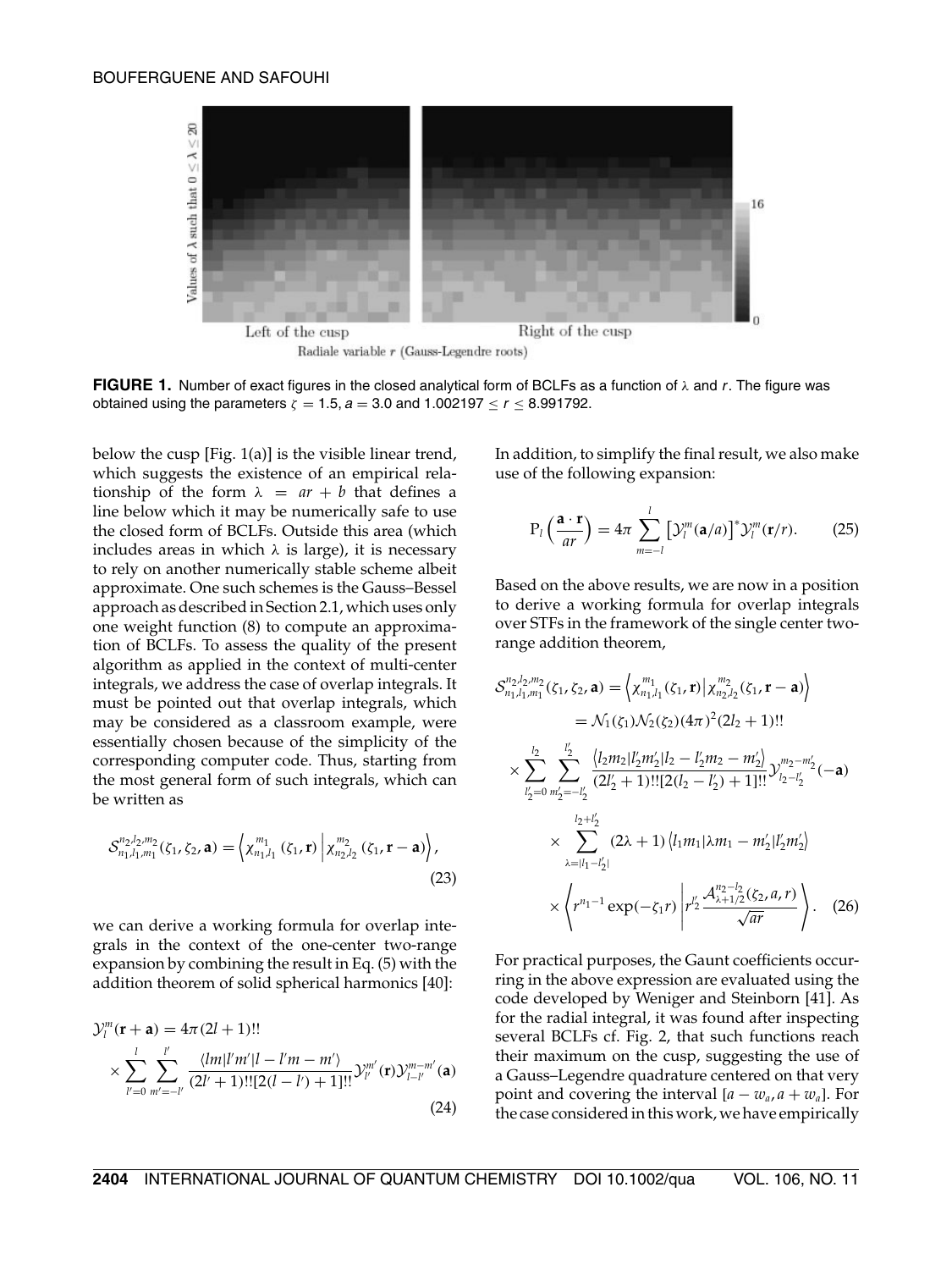

**FIGURE 2.** Graphical representation of BCLF for increasing values of λ. [Color figure can be viewed in the online issue, which is available at www.interscience.wiley.com.]

selected  $w_a = 1$ . In the two remaining subintervals, i.e.,  $[0, a - w_a)$  and  $(a + w_a, +\infty)$ , we use two loworder Gauss–Legendre (16 points) and Gauss– Laguerre (24 points) quadratures. According to Table I, it appears that our values are generally in agreement with previously published results. For the cases we have examined, it can clearly be seen that our values (generated by the method developed above) are in agreement with those published by Safouhi [42]. However, to broaden the spectrum of comparisons, we also present selected values of overlap integrals published by other investigators, i.e., Talman [43] and Guseinov and colleagues [44–46]. Based on the reference from which the data were extracted, we have divided the entries in Table I into four classes. In the first group, the rightmost column holds the values published by Talman [43], where we can clearly see a good agreement between the author's values, Safouhi's, and ours. The last three groups of results were extracted from the work of Guseinov and coworkers, which appeared in Refs. [44–46]. While our values still agree with Safouhi's [42], we can note some disagreement when comparing those of Guseinov and coworkers. In fact, after investigating this matter, we came to believe that possible inaccuracies might have been overlooked by these investigators. Indeed, in the tables provided by Guseinov and coworkers [44–46], two calculations referred to as left-hand side and righthand side are given. These values are supposed to

be very close if not equal, since they represent two different routes for the computation of the same integral. However, after careful inspection of the tables provided by Guseinov and coworkers, we have noted in several instances that the two values (lefthand side and right-hand side) do not agree (e.g., Table I in Ref. [46]). In addition, in the discussion section of Ref. [44], the authors admit that, for large quantum numbers, it was necessary to use quadruple precision in order to accurately represent some of the coefficients needed by their computational procedure. In other words, this implicitly means that their working formula requires manipulating very large intermediate quantities before generating the final result, which, in the case of interest, is an overlap integral such that  $0 \leq |S| \leq 1$ . Generally this is not an ideal situation for numerical stability.

## **4. Conclusion**

We have presented a new procedure that can be used for the evaluation of BCLFs, which appear in the framework of multi-center integrals over STFs as treated within the one-center two-range expansion. Indeed, for those integrals, which can be represented by finite expansion, this method should be comparable in terms of efficiency with other available techniques such as those based on integral transforms. In fact, for problems in which efficiency is not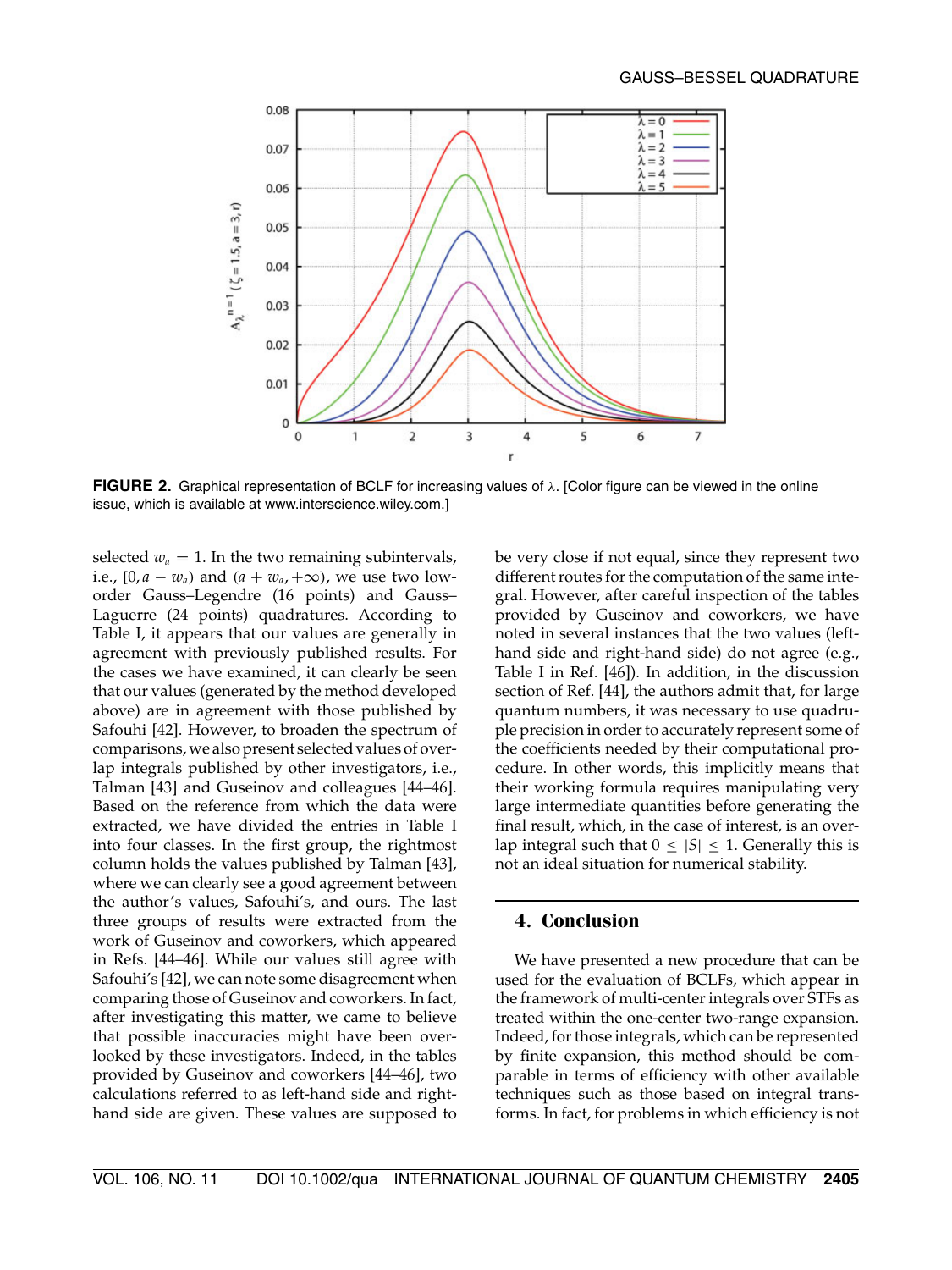**TABLE I**

| Overlap integrals computed by means of Eq. (20). |                            |       |                    |                    |                                    |
|--------------------------------------------------|----------------------------|-------|--------------------|--------------------|------------------------------------|
| $(n_1, l_1, m_1, \zeta_1)$                       | $(n_2, l_2, m_2, \zeta_2)$ | a     | This work          | Ref. [42]          | Refs. [43–46] <sup>a</sup>         |
| (5, 4, 0, 1.0)                                   | (5, 4, 0, 1.0)             | 1.0   | $7.68617011(-1)$   | $7.68617011(-1)$   | $7.68617016(-1)$                   |
| (5, 4, 4, 1.0)                                   | (5, 4, 4, 1.0)             | 1.0   | $9.55778747(-1)$   | $9.55778746(-1)$   | $9.55778746(-1)$                   |
| (5, 4, 0, 5.0)                                   | (5, 4, 0, 1.0)             | 1.0   | $9.00262306(-3)$   | $9.00262308(-3)$   | $9.00262309(-3)$                   |
| (5, 4, 4, 5.0)                                   | (5, 4, 4, 1.0)             | 1.0   | $3.18003745(-2)$   | 3.18003745 (-2)    | $3.18003745(-2)$                   |
| (5, 4, 0, 5.0)                                   | (5, 4, 0, 5.0)             | 1.0   | $-1.38257012(-1)$  | $-1.38257012(-1)$  | $-1.38257012(-1)$                  |
| (5, 4, 4, 5.0)                                   | (5, 4, 4, 5.0)             | 1.0   | $3.56825987(-1)$   | $3.56825987(-1)$   | $3.56825987(-1)$                   |
| (8, 0, 0, 1.0)                                   | (8, 0, 0, 1.0)             | 1.0   | $9.89015721(-1)$   | $9.89015721(-1)$   | $9.89015721(-1)$                   |
| (8, 0, 0, 5.0)                                   | (8, 0, 0, 1.0)             | 1.0   | $1.07437342(-2)$   | $1.07437341(-2)$   | $1.07437341(-2)$                   |
| (8, 0, 0, 5.0)                                   | (8, 0, 0, 5.0)             | 1.0   | $7.85230850(-1)$   | 7.85230850 (-1)    | $7.85230850(-1)$                   |
| (3, 2, 1, 8.0)                                   | (3, 2, 1, 2.0)             | 5.0   | $-4.42287767(-4)$  | $-4.42287767(-4)$  | $-4.42287766(-4)$                  |
| (10, 7, 1, 2.5)                                  | (8, 1, 1, 10.0)            | 2.5   | $1.52138456(-2)$   | $1.52138456(-2)$   | $1.52138456(-2)$                   |
| (18, 12, 6, 1.5)                                 | (18, 12, 6, 30.0)          | 1.5   | $9.48615868(-3)$   | $9.48615868(-3)$   | $9.48615878(-3)$                   |
| (21, 10, 5, 6.0)                                 | (9, 6, 5, 10.0)            | 6.0   | $-2.93153656(-8)$  | $-2.93153644(-8)$  | $-2.93153644(-8)$                  |
| (30, 10, 8, 1.5)                                 | (14, 8, 8, 10.0)           | 1.5   | $1.22364599(-1)$   | $1.22364599(-1)$   | $1.22376276(-1)$                   |
| (4, 3, 0, 1.9)                                   | (6, 5, 0, 0.1)             | 100.0 | $-5.34413560(-6)$  | $-5.34413558(-6)$  | $-5.34413558(-6)$                  |
| (6, 3, 2, 1.4)                                   | (8, 5, 2, 0.6)             | 40.0  | $-3.21391600(-5)$  | $-3.21391598(-5)$  | $-3.21391598(-5)$                  |
| (9, 5, 3, 6.0)                                   | (8, 4, 3, 4.0)             | 9.0   | $-5.46608470(-8)$  | $-5.46608468(-8)$  | $-5.46510243(-8)$                  |
| (10, 7, 1, 14.4)                                 | (8, 2, 1, 9.6)             | 5.0   | $-1.84096844(-10)$ | $-1.84096844(-10)$ | $-1.84189026(-10)$                 |
| (10, 9, 9, 4.8)                                  | (10, 9, 9, 1.2)            | 5.0   | $6.23122318(-4)$   | $6.23122318(-4)$   | $6.23122318(-4)$                   |
| (12, 7, 3, 1.3)                                  | (12, 7, 3, 0.7)            | 15.0  | $2.29354179(-2)$   | $2.29354179(-2)$   | $2.29354178(-2)$                   |
| (17, 8, 4, 1.8)                                  | (14, 6, 4, 0.2)            | 30.0  | $9.13913987(-7)$   | $9.13913987(-7)$   | $9.13905849(-7)$                   |
| (17, 8, 4, 11.0)                                 | (8, 7, 4, 9.0)             | 5.0   | $-1.00636030(-6)$  | $-1.00636030(-6)$  | $-1.00623367$ ( $-6)$ <sup>b</sup> |
| (21, 10, 6, 9.0)                                 | (9, 8, 6, 9.0)             | 5.0   | $5.38979431(-5)$   | $5.38979476(-5)$   | $5.38980685(-5)$                   |
| (30, 10, 8, 7.0)                                 | (14, 10, 8, 7.0)           | 5.0   | $1.35074705(-2)$   | $1.35074705(-2)$   | $1.35074709(-2)$                   |
| (40, 4, 3, 4.8)                                  | (12, 4, 3, 1.2)            | 5.0   | $9.48246700(-2)$   | $9.48246700(-2)$   | $9.48379265(-2)$                   |
| (43, 10, 6, 7.2)                                 | (18, 8, 6, 16.8)           | 5.0   | $-1.15808749(-4)$  | $-1.15808750(-4)$  | $-1.15907687$ ( $-4$ ) $^{\rm c}$  |
|                                                  |                            |       |                    |                    |                                    |

#### **Overlap integrals computed by means of Eq. (26).\***

\*To illustrate the stability of the approach described in this work, we have computed a variety of overlap integrals (small and large quantum numbers). BCLFs were evaluated by means of a Gauss–Bessel quadrature of order 32.

<sup>a</sup>Values grouped according to the reference from which they were taken: [43], [44], [45], and [46].

<sup>b</sup>There is a discrepancy between the left-hand side (−1.00640061 10<sup>-6</sup>) and right-hand side (−1.00623367 10<sup>-6</sup>) [46]. Note that other similar cases have are listed in Table 1 of Guseinov and Mamedov [46].

<sup>c</sup>We suspect that this value should read:  $-1.1580768710^{-4}$ .

an issue, the present approach is an ideal tool, since it can easily be applied to the problem at hand and also straightforwardly implemented. However, even in such a case, one may need a large number of terms to be summed up to ensure an acceptable convergence. It is in that very context that the use of a tailored Gauss quadrature may prove helpful, as it permits accurate generation of the required coefficients.

#### **References**

- 1. Kato, T. Commun Pure Appl Math 1957, 10, 151.
- 2. Yoshimine, M.; Lengsfield, B. H.; Bagus, P. S.; McLean, T.; Liu, B. Alchemy II; MOTECC-90; International Business Machines: Kingston, New York, 1990.
- 3. Weniger, E. J. Int J Quantum Chem 2000, 76, 280.
- 4. Weniger, E. J. Int J Quantum Chem 2002, 90, 92.
- 5. Filter, E.; Steinborn, E. O. J Math Phys 1980, 21, 2725.
- 6. Guseinov, I. J Chem Phys 1976, 65, 4718.
- 7. Guseinov, I. J Chem Phys 1978, 69, 4990.
- 8. Guseinov, I. Phys Rev A 1980, 22, 369.
- 9. Guseinov, I. Phys Rev A 1985, 32, 1864.
- 10. Guseinov, I. Phys Rev A 1988, 37, 2314.
- 11. Bonham, R. A.; Peacher, J. L.; Cox, H. L. J Chem Phys 1964, 40, 3083.
- 12. Filter, E.; Steinborn, E. O. J Math Phys 1978, 19, 79.
- 13. Weniger, E. J.; Steinborn, E. O. J Chem Phys 1983, 78, 6121.
- 14. Trivedi, H. P.; Steinborn, E. O. Phys Rev A 1983, 27, 670.
- 15. Weniger, E. J.; Steinborn, E. O. Phys Rev A 1983, 28, 2026.
- 16. Grotendorst, J.; Steinborn, E. O. J Comput Phys 1985, 61, 195.
- 17. Weniger, E. J.; Grotendorst, J.; Steinborn, E. O. Phys Rev A 1986, 33, 3688.